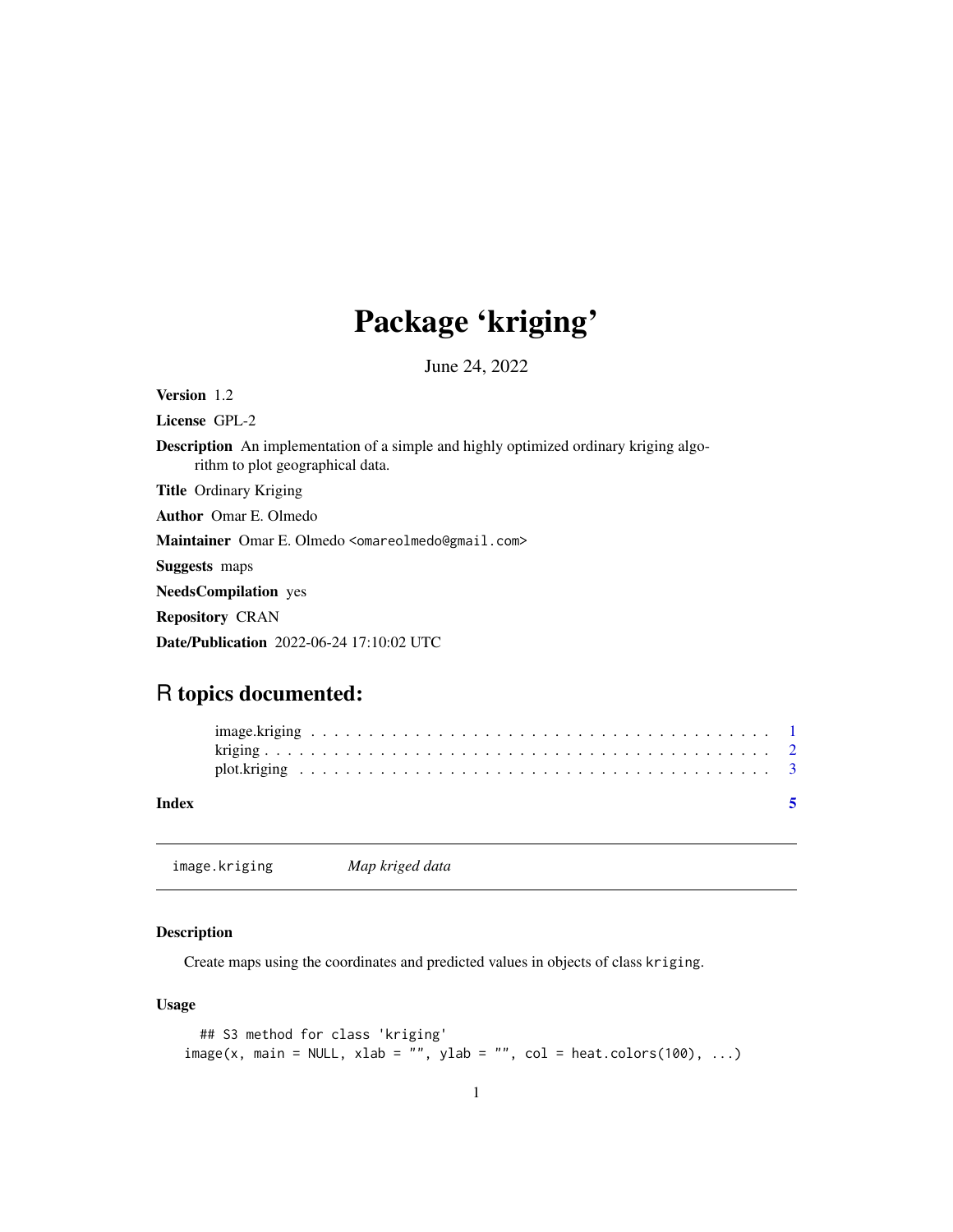<span id="page-1-0"></span>2 kriging terms of the control of the control of the control of the control of the control of the control of the control of the control of the control of the control of the control of the control of the control of the cont

#### Arguments

| x    | object of class kriging.            |
|------|-------------------------------------|
| main | See par.                            |
| xlab | See par.                            |
| ylab | See par.                            |
| col  | See par.                            |
|      | arguments, passed to image.default. |

#### Author(s)

Omar E. Olmedo

#### See Also

[kriging.](#page-1-1)

#### <span id="page-1-1"></span>kriging *Ordinary Kriging*

#### Description

Simple and highly optimized ordinary kriging algorithm to plot geographical data

#### Usage

```
kriging(x, y, response, model = "spherical", lags = 10, pixels = 100, polygons = NULL)
```
#### Arguments

| $\mathsf{x}$ | vector of x-axis spatial points.                                                                                                                                                              |
|--------------|-----------------------------------------------------------------------------------------------------------------------------------------------------------------------------------------------|
| y            | vector of y-axis spatial points.                                                                                                                                                              |
| response     | vector of observed values.                                                                                                                                                                    |
| model        | specification of the variogram model. Choices are "spherical", "exponential"<br>or "gaussian". Defaults to "spherical".                                                                       |
| lags         | number of lags. Defaults to 10.                                                                                                                                                               |
| pixels       | maximum number of points along either axis. Defaults to 100.                                                                                                                                  |
| polygons     | list of polygons used to grid predicted values on to. The default value of NULL<br>automatically generates an evenly spaced out rectangular grid of points spanning<br>the range of the data. |

### Details

The kriging algorithm assumes a minimum number of observations in order to fit the variogram model.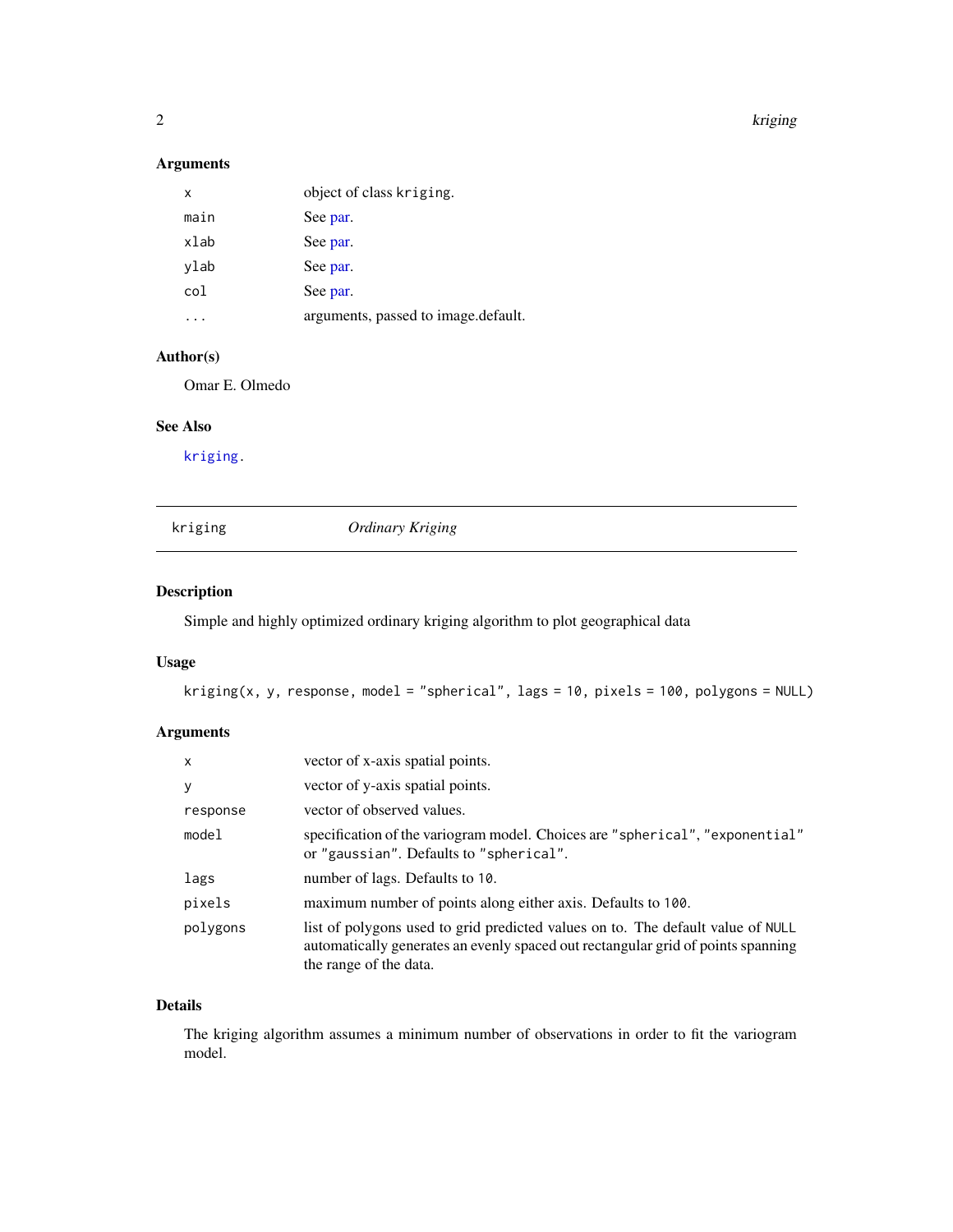#### <span id="page-2-0"></span>plot.kriging 3

#### Value

An object of class kriging that inherits from list and is composed of:

| model         | character; variogram model.                                                      |
|---------------|----------------------------------------------------------------------------------|
| nugget        | numeric; value of nugget parameter.                                              |
| range         | numeric; value of range parameter.                                               |
| sill          | numeric; value of sill parameter.                                                |
| map           | data. frame; contains the predicted values along with the coordinate covariates. |
| semivariogram | data.frame; contains the distance and semivariance values.                       |

#### Author(s)

Omar E. Olmedo

#### See Also

[image.kriging,](#page-0-2) [plot.kriging.](#page-2-1)

#### Examples

```
# Krige random data for a specified area using a list of polygons
library(maps)
usa <- map("usa", "main", plot = FALSE)
p <- list(data.frame(usa$x, usa$y))
# Create some random data
x \le runif(50, min(p[[1]][,1]), max(p[[1]][,1]))
y <- runif(50, min(p[[1]][,2]), max(p[[1]][,2]))
z <- rnorm(50)# Krige and create the map
kriged <- kriging(x, y, z, polygons=p, pixels=300)
image(kriged, xlim = extendedrange(x), ylim = extended(p))
```
<span id="page-2-1"></span>plot.kriging *Plot Semivariogram*

#### Description

Plots distance versus semivariance with a fitted curve indicating the model used.

#### Usage

```
## S3 method for class 'kriging'
plot(x, main = "Semivariogram", xlab = "Distance", ylab = "Semivariance", ...)
```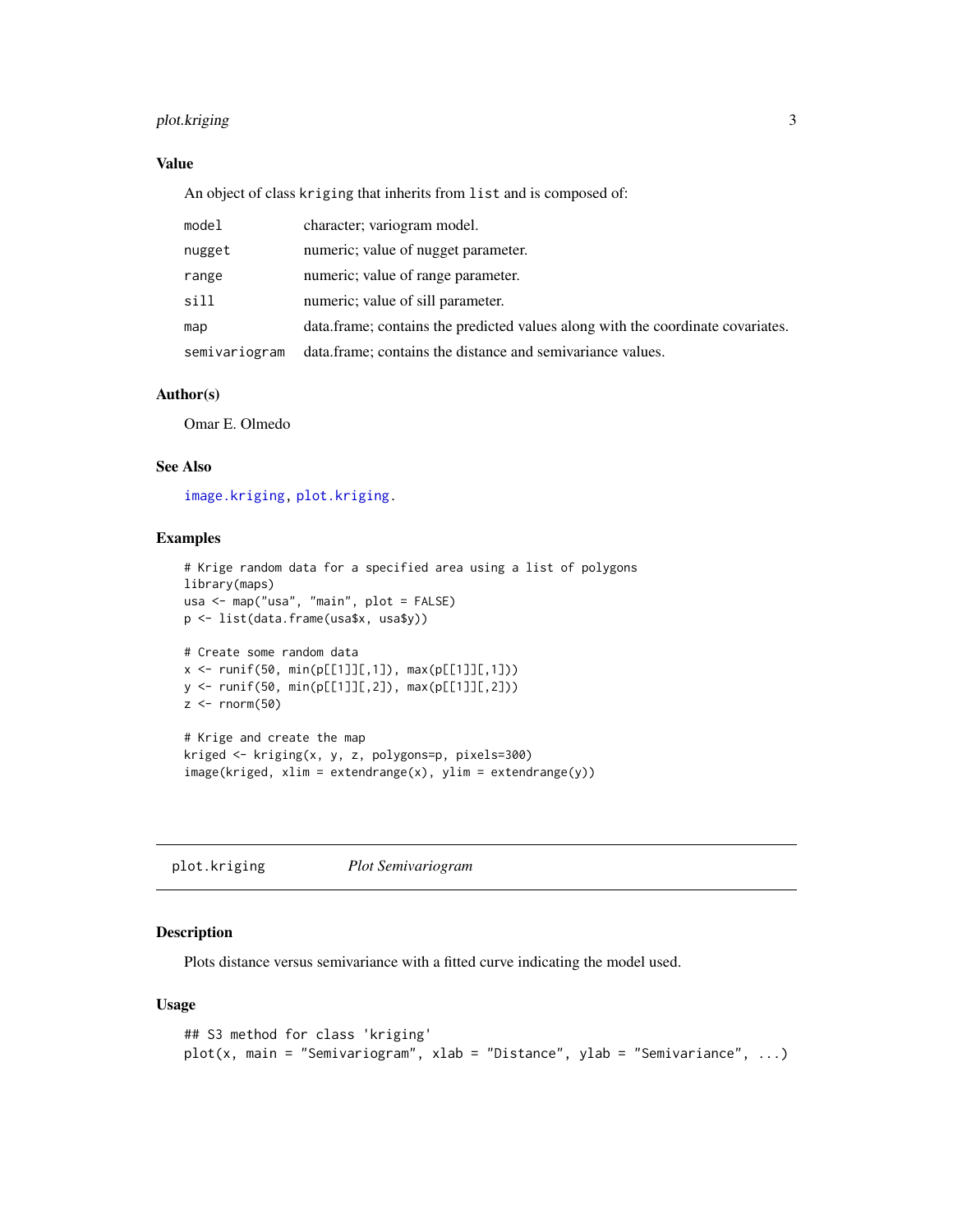<span id="page-3-0"></span>4 plot.kriging

## Arguments

| x    | object of class kriging.           |
|------|------------------------------------|
| main | See par.                           |
| xlab | See par.                           |
| ylab | See par.                           |
|      | arguments, passed to plot.default. |

#### Author(s)

Omar E. Olmedo

#### See Also

[kriging.](#page-1-1)